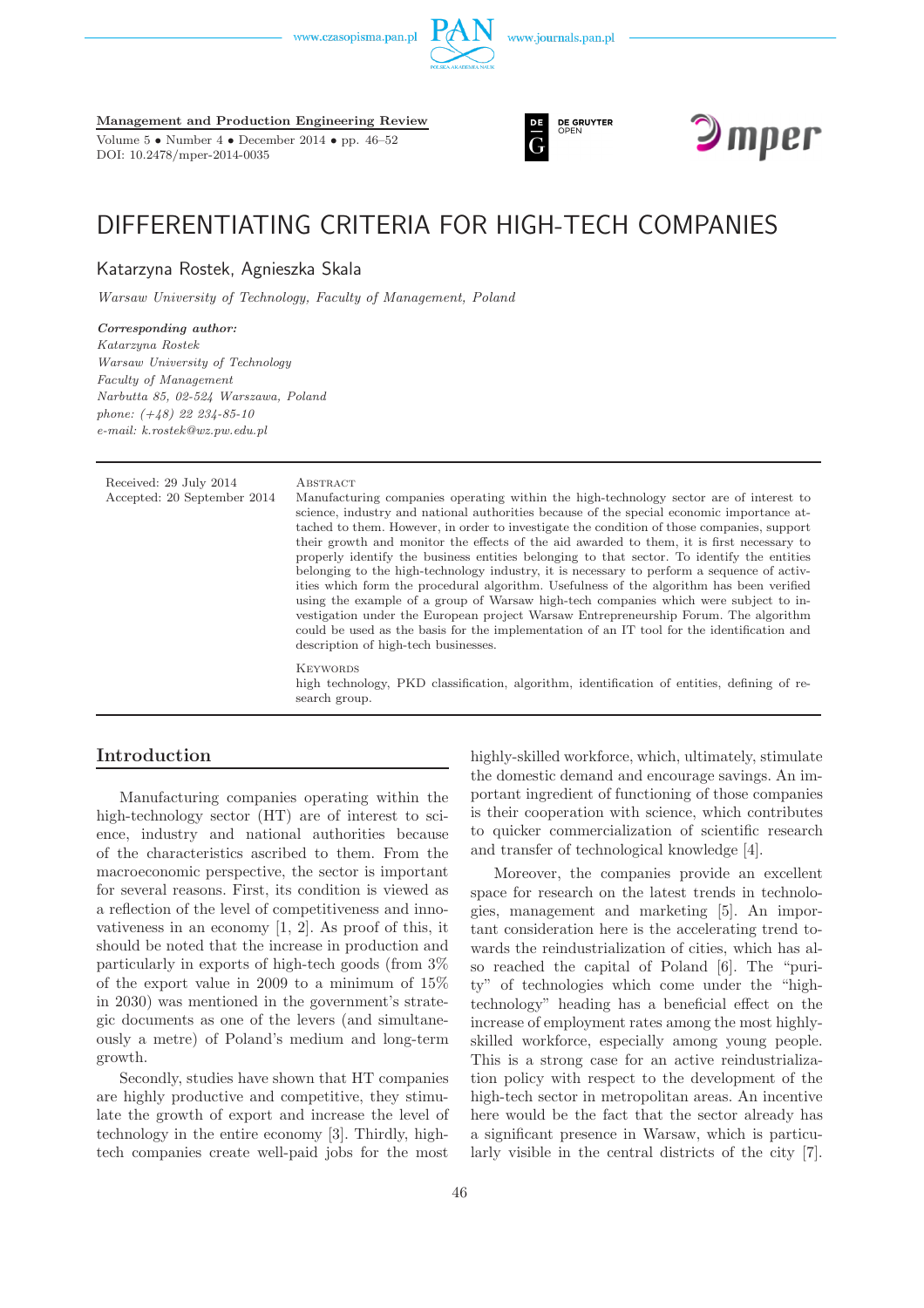

All this creates a chance of dynamic development in this direction for other city districts and provides an opportunity for those enterprises which see their opportunity for market expansion in the revival of production (rather than in the services sector only).

In view of the above, it is essential to know which entities are high-tech and which are not. However, an attempt to apply a generally accepted sectoral classification has proved to be ineffective. Use of this classification has resulted in qualifying as high-tech those entities which do not meet the basic classification criteria (e.g. pharmacies instead of drug manufactures, or optical shops instead of companies producing optical equipment) and in omission of important entities which have been assigned to another PKD<sup>1</sup> section, but which are in fact high-tech (e.g. innovative pharmaceutical companies which, due to the high share of trade in medicine in their revenue, are defined as commercial rather than manufacturing companies).

# **Formulation of the problem and research objectives**

Verification of the distinguishing features of HT companies, supporting their development and monitoring the effects of the aid granted to them will only be possible if the manufacturing companies belonging to that sector are correctly identified. Studies carried out for this purpose on a population of Warsaw companies have shown that the task is not as easy as it appears at first glance. The initially identified group of 1363 entities (representing the entire population of Warsaw HT companies), classified as high-tech due to their PKD code denoting the type of business activity was, after a closer examination reduced to 137 entities (10% of the initial population) which with certainty meet the HT criteria. This is indicative of the seriousness of the problem and its importance for research performed on manufacturing companies. Therefore, the following research questions (RQ) have been formulated:

RQ: *What methods should be used in order to ensure a reliable and correct classification of the HT entities?*

To identify the entities belonging to the high-tech industry, it is necessary to perform a sequence of activities to verify the basic PKD classification. The activities, arranged in a logical sequence, form the procedural algorithm for verification of criteria and classification of business entities as high-tech. Therefore the objective of this paper (OP) is:

OP: *Define the method for verifying the PKD classification and correct identification of HT entities.*

The above objective has been achieved through analysis and discussion of the results of the currently applied HT verification methods (Sec. 3), proposal of an alternative method implemented based on the entire population of Warsaw HT companies (1363 entities, Sec. 4), verification of its usefulness based on the selected group of Warsaw high-tech companies (137 entities, Sec. 5) and discussion of the results obtained (Sec. 6).

# **Methods applied in the identification of High-Tech**

High Technology refers to areas of manufacture and products which are highly science-intensive, i.e. are characterized by a high level of R&D intensity [8]. There exists a commonly applied criterion to distinguish companies operating in the high-tech sector from other companies. The OECD and Eurostat, based on the ratio of research and development expenditure to sales revenues (or value added), distinguish four categories of the manufacturing industry, one of them being high technology [9, 10]. The hightech category comprises three branches: pharmaceuticals, manufacture of electronics, aviation and space industry. Thus, HT companies are identified based on the assumption that all entities performing the listed types of activity qualify as high-tech.

The second criterion is related to the type of manufactured products. Based on this criterion, nine groups of products which qualify as high-tech can be distinguished: products related to aviation and space industry, computers, electronic and telecommunication products, pharmaceuticals, research and development equipment, electrical machinery, chemicals, non-electrical machinery, weapons and ammunition [9]. This criterion is not commonly used due to the lack of statistical data in this area. The situation is similar for the third criterion which proposes to classify as high-tech those entities which own patents for the products related to the listed categories of products.

In view of the arguments pointing to the lack or restricted access to adequate data, the widest definition of the high-tech industry is applied according to which the HT industry includes all those entities which carry out their activity in the three listed categories: pharmaceuticals, electronics, aviation and aerospace (each of these categories corresponds to

<sup>1</sup>PKD – Polish Classification of Business Activity.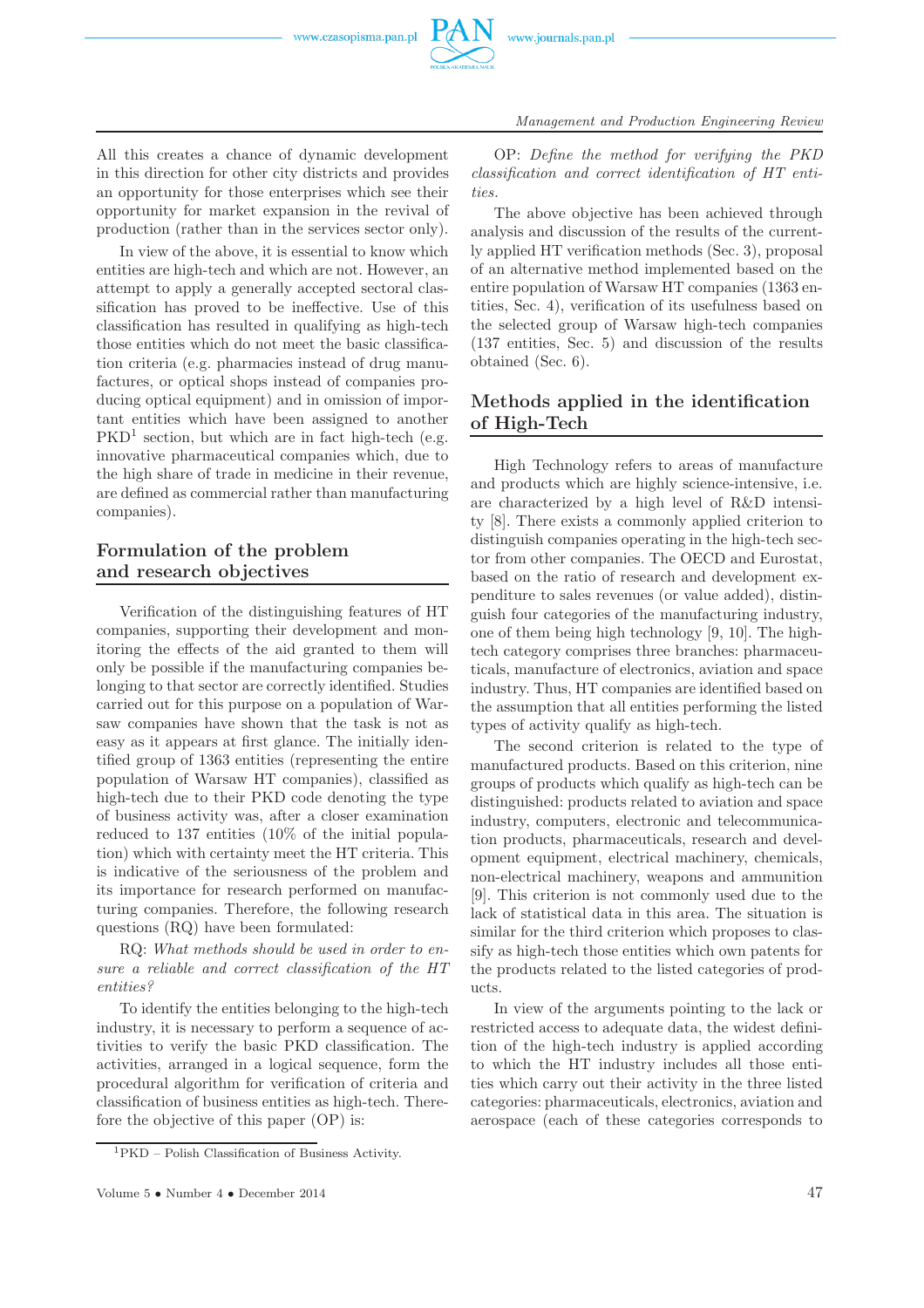

specific codes under the PKD classification – Polish Classification of Business Activity). This approach is most commonly used by researchers, who refer to large statistical samples or whole populations, e.g. [5, 11, 12].

Following the above guidelines, a study was carried out to identify and analyze the high-tech manufacturing sector located in Warsaw. To this end, the REGON register database (as on December 2012) was obtained from the GUS (National Office of Statistics). The database contained 1363 business entities conducting activity in HT industries together with a list of attributes describing those entities. Even a rough analysis of the obtained database of businesses allowed us to make the following assumptions:

- some of those businesses are probably inactive.
- some of them do not in fact belong to the hightech sector.

Additional studies were conducted which confirmed the above hypothesis. The research made use of secondary data provided by the report by the PwC consulting firm of September 2011 entitled: "Impact of the innovative pharma industry on the Polish economy" [13]. The report contains a detailed analysis of the pharmaceutical market in Poland. A characteristic feature of the market is the clear division into those companies which work to develop new medication (innovative companies) and those which produce the substitutes of the existing drugs (generic companies). According to the report, there are two manufacturing plants producing innovative medication in Warsaw. It has been established that the companies which own those plants have their registered office in Warsaw. However, they were not included in the database of high-tech companies since they defined their main type of activity as commerce rather than manufacturing. This is yet another proof of uselessness of the sectoral classification according to PKD codes.

This brought about a need for developing an alternative method which would enable more accurate and reliable identification of the high-tech sector.

## **Hybrid method for High-Tech enterprise identification**

In order to make the PKD classification more credible, it was deemed necessary to complement the data obtained from the GUS<sup>2</sup> . The complementary information came from two sources: Business

Activity Indicator (the database run by the ZUS<sup>3</sup>) and companies' private websites. On this basis, a hybrid method of high-tech enterprise identification was proposed which combines the PKD classification with the company's activity as recorded by the ZUS and the information available online. The high-tech sector identification method which was used to investigate the population of Warsaw companies comprised four steps (Fig. 1):

- Step  $1 -$  to extract from the REGON register the entities which are classified as high-tech on the basis of the sectoral criterion (PKD: 21, 26, 30.3);
- Step  $2 -$  to verify the activity of those entities using the Activity Indicator based on the data provided by the ZUS (Business Activity Indicator  $= 1$ ;
- Step  $3 -$  to identify the entity's own website;
- Step  $4$  to verify the conformity of the offer published online with the declared type of sectoral activity conducted within the high-tech industry.



Fig. 1. Hybrid method for high-tech enterprise identification (own research).

#### STEP 1.

The analyzed entities were identified based on the main type of activity declared by them which was expressed by the PKD classification code contained in the REGON register. Thus, the first step in the identification process of the population of high-tech companies was to identify those companies which meet the requirement:

$$
PKD_i \in \{21, 26, 30.3\},\
$$

where  $i$  is the  $i$ -th entity in the database, 21, 26 and 30.3 are PKD classification codes assigned to three areas of business activity: pharmaceuticals (21), electronics (26), aviation and aerospace (30.30).

STEP 2.

The first step in "purification" process of the database was to eliminate the inactive entities. For

<sup>2</sup>GUS – the National Office of Statistics

 $^3{\rm ZUS}$  – the Polish National Insurance Company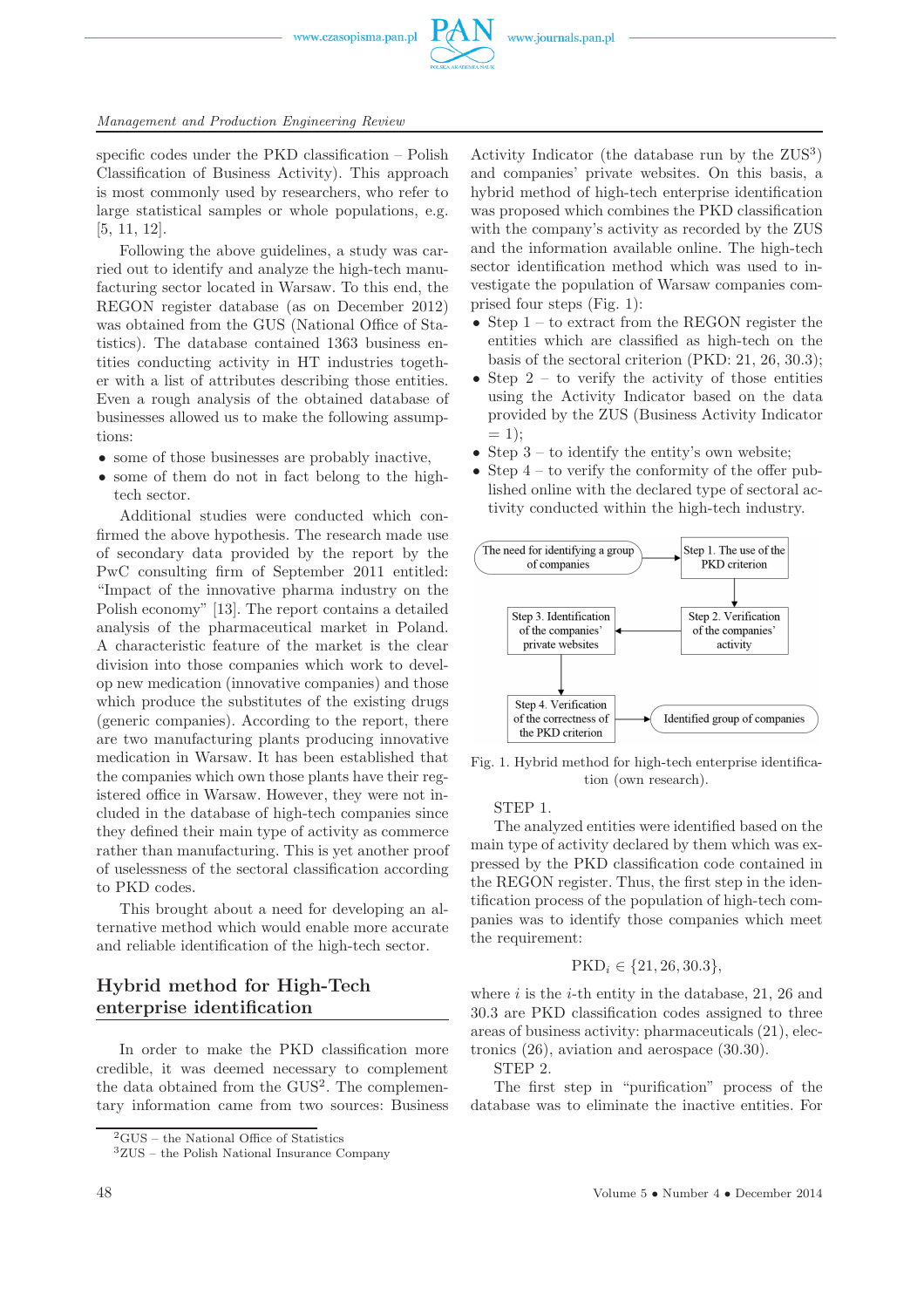

this purpose, the Activity Indicator was applied (based on the ZUS database) which limited the list of companies to 558 (41% of the REGON register database). However, additional information had to be obtained in order to conduct further analysis.

STEP 3.

This additional information was obtained from Internet resources where the companies operating in the high-tech sector should publish information on their own websites. To this end, all entities were analyzed and a set of 266 high-tech entities was obtained (48% of all active entities) which were active and had an own website.

STEP 4.

The information obtained from companies' websites was used to verify the conformity of the offer published on the website with the declared type of activity in the GUS database. It was surprising to find that only in 137 cases (51.5% of active entities with an own website) the analysis produced positive results, meaning that a particular company could be classified as actually belonging to the high-tech manufacturing sector.

Based on the above, it can be assumed that classification of a company as high-tech based on the type of activity expressed by the PKD classification code may be subject to substantial error in at least half of the cases (Fig. 2). In light of these findings, unverified (declaratory) PKD classification cannot be a reliable criterion for qualifying a company as high-tech.



Fig. 2. Structure of the number of companies during particular steps of the study according to the PKD type of business activity (own research).

## **Verification of the method usefulness**

The new method increases the reliability of both the identification process and analysis of companies in terms of their high-tech characteristics distinguishing them from other companies.

Volume 5 • Number 4 • December 2014 49

As regards verification of the correctness of identification, there are examples of companies which were eliminated during particular steps of "purification" of the Warsaw high-tech companies population. In step 2, those companies were eliminated which are not registered as active payers of the mandatory contributions to national insurance (the ZUS). Those companies were deemed inactive, and so were the companies which did not employ a single person throughout the year 2012. Step 3 eliminated companies which did not have their own website. It was concluded that the lack of a website is another sign of (market) inactivity of a modern company, especially one operating in the field of advanced technologies. There is of course the risk that such an approach will result in the omission of certain entities. However, in the authors' view, this approach is not affected by a significant error. Step 3 eliminated those entities whose declared PKD was different from the basic type of activity conducted by them.

As regards analysis of the entities in terms of characteristics distinguishing high-tech ventures, it was found that private websites represent a valuable source for enrichment of the data contained in the REGON database. Thus, the next step in the research was to examine the websites of all 137 companies qualified as high-tech in order to provide an in-depth description and identify those characteristics which distinguish the companies from other business entities. The list of those characteristics follows the structure shown in Table 1.

Figure 3 presents the characteristics of the analyzed population based on the number of companies having particular features.

An in-depth analysis suggests that high-tech businesses differ from other companies with respect to the following features: conducting business to business (B2B) activity, export activity and searching for new employees. Certain ambiguity arose with respect to some activities related to science: cooperation with research centres, patents and obtaining certification. On the one hand, these seem to be the most important features of the companies associated with high technologies; on the other hand, the number of companies which confirm conducting this type of activity is relatively low. To verify those assumptions, a segmentation analysis of the set was performed using two analytical methods: 1) Ward's clustering method by means of which 3 segments were identified and 2) Kohonen's self-organizing map (SOM) where 4 segments were identified. Segmentation carried out by means of two different methods confirmed that there is considerable variation between the criteria distinguishing particular subgroups of entities within the high-tech population.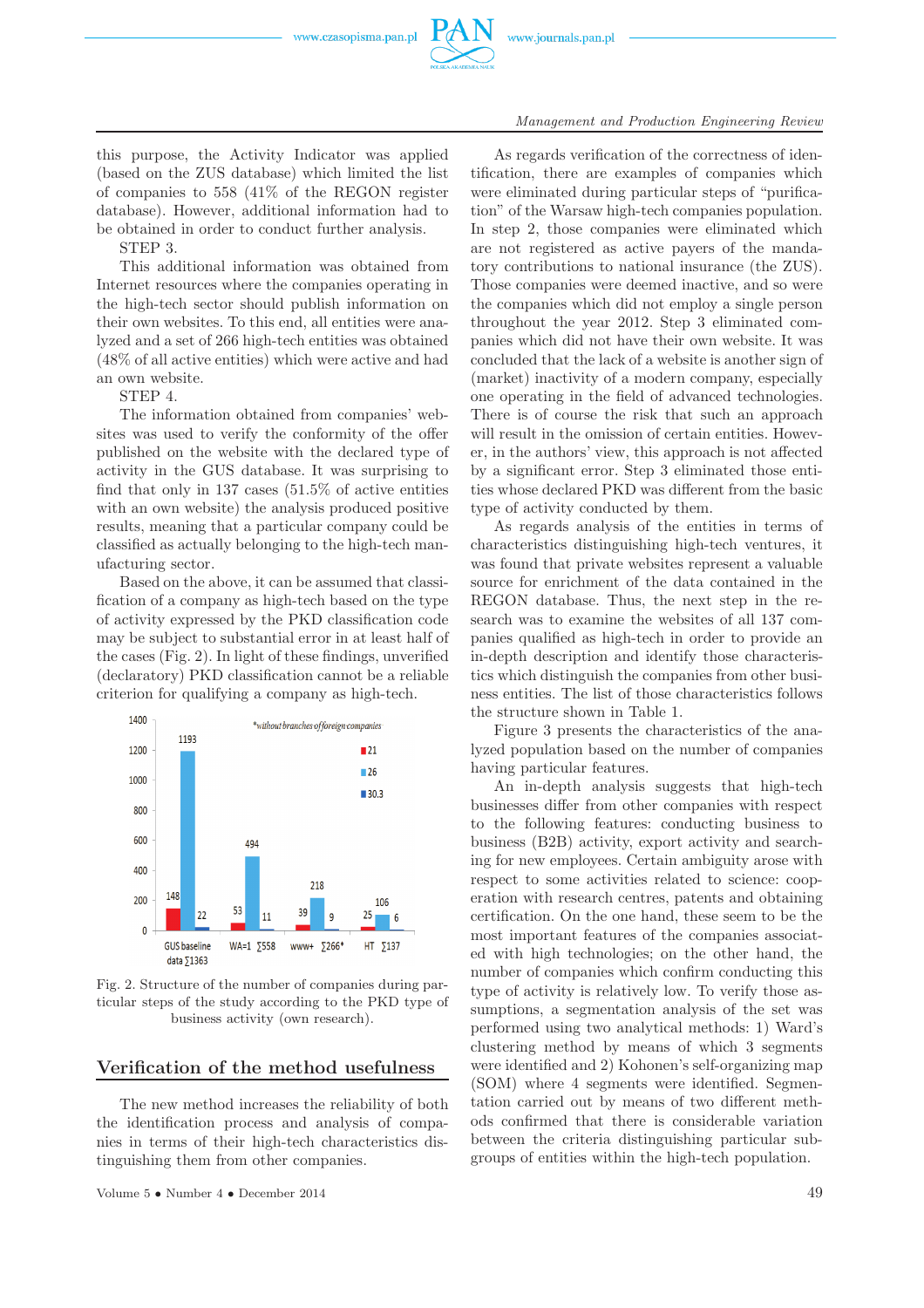

Table 1 Classification attributes in the internet dataset (own research).

| Name           | Description                                                                               |
|----------------|-------------------------------------------------------------------------------------------|
| <b>EMPLOY</b>  | Does the company employ workers?                                                          |
| <b>AKTIV</b>   | Is the company active? Is the data on the website up-to date?                             |
| SOCIAL         | Does the company have social media accounts?                                              |
| <b>PATENT</b>  | Does the company hold a patent or trademark registration?                                 |
| <b>SCIENCE</b> | Does the company cooperate with research centres? Does it have own research laboratories? |
| LANG           | Does the company have a website in a foreign language?                                    |
| B2C            | Does the company sell to individual customers?                                            |
| B2B            | Does the company sell to other companies?                                                 |
| <b>EXPORT</b>  | Does the company export?                                                                  |
| <b>CERT</b>    | Does the company have certificates?                                                       |
| <b>INNOV</b>   | Does the company describe itself as innovative?                                           |







Segmentation by means of Ward's method produced a visible gradation of companies in terms of their export activity and scientific activity understood as: patenting, obtaining certification and cooperation in the field of research (or running own laboratories). On the basis of this segmentation, two growth segments were distinguished containing the exporting companies and the scientifically active companies (the segments differ in their level of development). The third segment includes companies which maintain their status quo rather than develop.

Using the self-organizing map, four segments were distinguished. This type of segmentation also distinguished between companies with a lower and a higher level of export and scientific activity. However, this description was enriched by adding new distinctive features. Thus, segment 1 included companies which were active in terms of exports and scientific research, but did not hold patents. Segment 3, on the other hand, comprises companies which are active in terms of exports and hold patents. Segment 4 whose characteristics are very similar to segment 1 has the biggest foreign capital share of all groups. Segment 2, whose specification is similar to that of segment 3 based on cluster analysis, does not compare favourably with other segments. It contains companies which currently do not have many features conducive to development.

In summary of the obtained results, it should be concluded that the strongest criteria differentiating Warsaw high-tech companies are, in the order of importance:

- export activity,
- scientific activity, understood as: obtaining certification, cooperating with research centres (or running own laboratory) or holding patents,
- searching for and employing new workers,
- share of foreign capital in the form of ownership,
- preference to B2B sale over B2C sale.

### **Conclusions**

The studies, whose initial purpose was to provide material for the description of the Warsaw hightech sector, revealed that there was a major difficulty identifying the entities which qualify as high-tech. As has been found, the basic criterion for qualifying companies as high-tech which is based on the PKD declared by the companies, is not reliable. Therefore,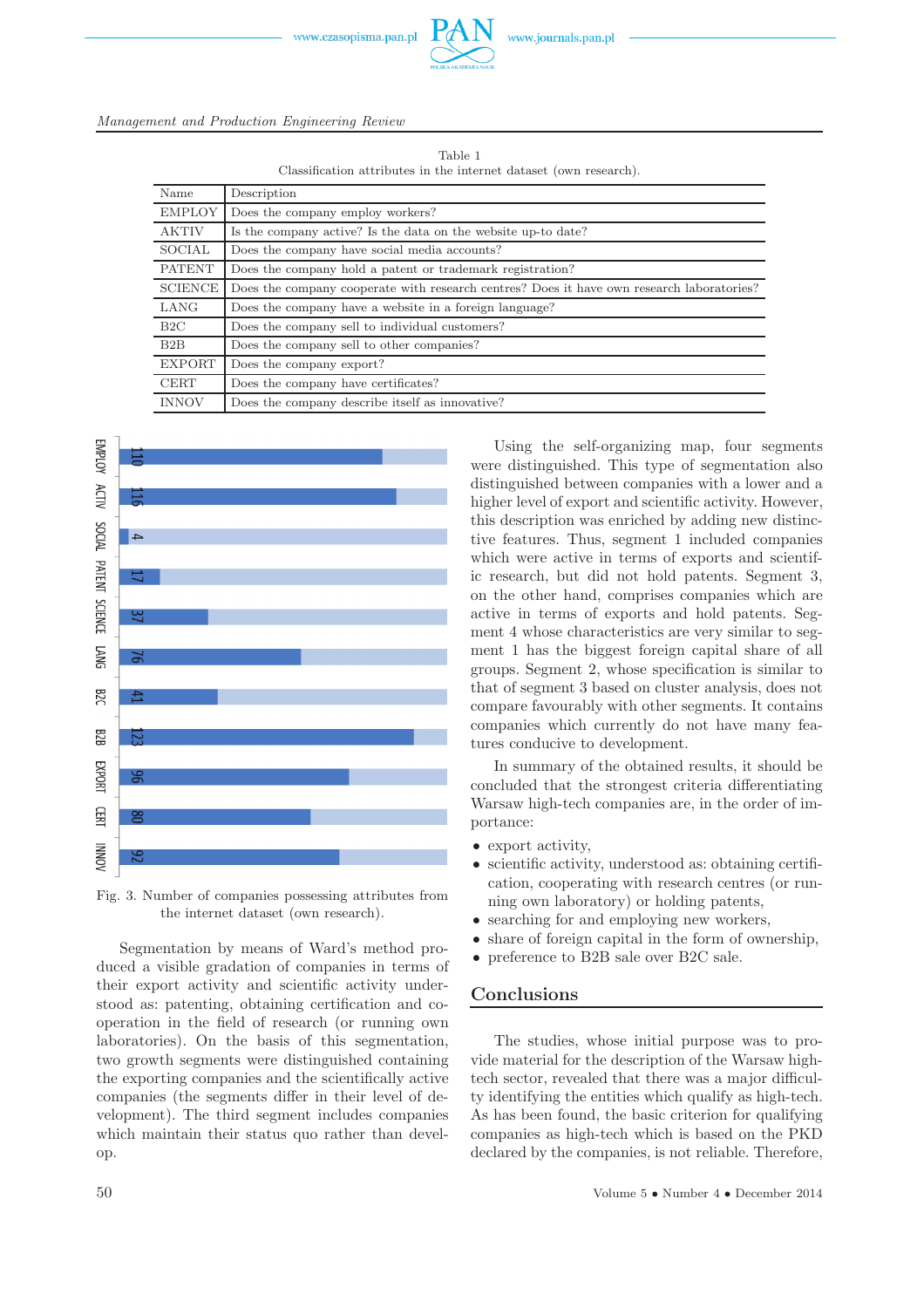

a need arose to define a new method that would provide an unequivocal answer to the question about which companies should and which should not be regarded as high-tech.

Implementation of this method brought two benefits: it verified and restricted the set of entities selected by means of the sectoral criterion (PKD) as well as ensured the enrichment of the analytical dataset. As a result, after subjecting hightech entities to the four-stage verification process, it was possible to elaborate an in-depth description of those companies, using data obtained from websites. Segmentation performed on the basis of this data demonstrated that the companies considerably differ in their level of development Therefore, further research will focus on finding additional criteria which could be used to identify the high-tech companies with the highest development potential.

In this context, one needs to highlight the significant role of exports which, in the course of the research, proved to be the key feature distinguishing developing business entities. There is a reference here to the "hidden champions" concept (HCh) which has been developed by H. Simon since the mid-1990s [14, 15]. HCh is a special group of businesses which are characterized by: high level of exports, competing on a global scale and a very narrow (and simultaneously profound) specialization of their offer. There are three reasons why those ventures form a valuable part of the economic ecosystem. First, compared to other companies, they are more resistant to negative changes in the economic situation. Secondly, they create new jobs which are characterized by stability and a relatively high level of remuneration. Thirdly, it has been demonstrated that the risk of failure of such companies is much lower than the average level in a given economy. This concept is viewed by the authors as a potential source distinguishing the most promising high-tech businesses and, at the same time, a direction for further research aiming at identifying companies with the highest market potential.

Main limitation of the method is the necessity to use the information placed by the company on the website. The obvious assumption, which is done and cannot always be met, is accuracy, timeliness and reliability of such information. It is also assumed that the person completing the survey on the basis of the website is able to correctly interpret and evaluate the content presented there. This is not an easy task, even for people who are experts in the field of entrepreneurship and management. However these limitations are only handicaps in using of the method, but does not deny its usefulness, especially in the context of large size of research sample.

To sum up the findings of the study, we must conclude that the objective set at the beginning of the research project, i.e. elaboration of a reliable and correct method to verify whether a company belongs to the high-tech sector, has been achieved. The method is of a general nature, which means it can also be used to identify other groups and sectors of business entities. Inclusion of the internet data in the presented cycle suggests the need for automation of the process in which the proposed method may provide the basis for designing an IT tool. This will enable further extension of the method by adding elements of quality management of the enriched data, which is essential when using data acquired online.

#### **References**

- [1] Acs Z., Audretsch D., Braunerhjelm P., Carlsson B., *Growth and entrepreneurship*, Small Business Economics, 39, 2, 289–300, 2012.
- [2] Acs Z., *How is entrepreneurship good for economic growth?*, Innovations, 1, 1, 97–107, 2006.
- [3] Spence P., Liu G.Z., *Engineering English and the high-tech industry: A case study of an English needs analysis of process integration engineers at a semiconductor manufacturing company in Taiwan*, English for Specific Purposes, 32, 2, 97–109, 2013.
- [4] Hung R.Y.Y., Lien B.Y.H., Yang B., Wu C.M., Kuo Y.M., *Impact of TQM and organizational learning on innovation performance in the high-tech industry*, International Business Review, 20, 2, 213–225, 2011.
- [5] Zakrzewska-Bielawska A., *The strategic dilemmas of innovative enterprises: proposals for high-technology sectors*, R&D Management, 42, 4, 303–314, 2012.
- [6] Westk¨amper E., *Towards the Re-industrialization of Europe: A Concept for Manufacturing for 2030*, Springer Science & Business, Berlin, 2013.
- [7] Rostek K., Skala A., *Warsaw high-tech companies. Analytical Report*, The report published in the framework of the project "Warsaw Entrepreneurship Forum", agreement no UDA-POKL.08.01.02- 14-137/11, Warszawa, 2014.
- [8] Mohr J.J., Sengupta S., Slater S.F., *Marketing of high-technology products and innovations*, Pearson Prentice Hall, 2010.
- [9] Eurostat, *Eurostat indicators of High-tech industry and knowledge – intensive services. Annex 3 – Hightech aggregation by NACE Rev. 2*, 2014.
- [10] OECD, *Classification of High-technology Products and Industries*, DSTI/EAS/IND/STP(95)1, 1995.